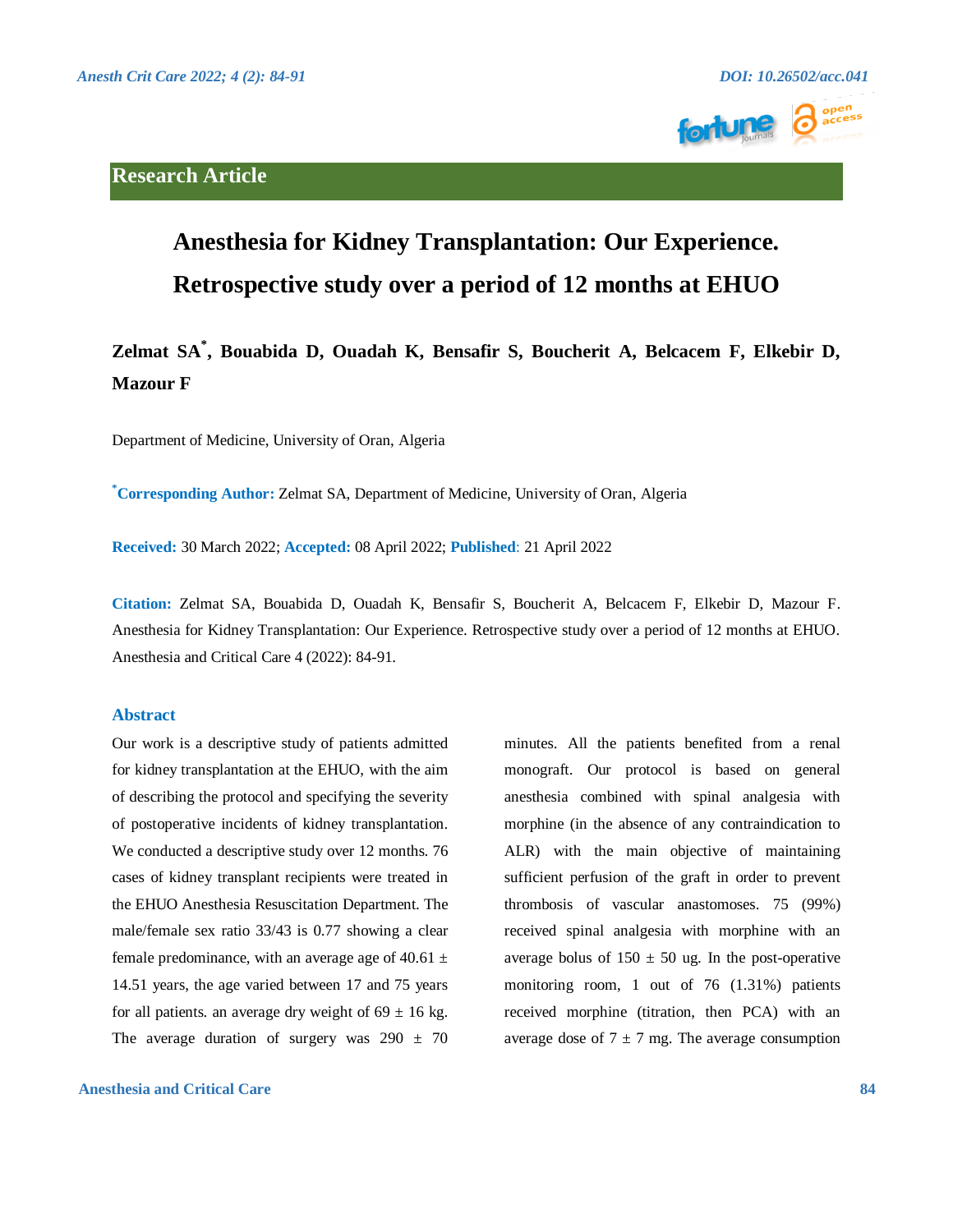#### *Anesth Crit Care 2022; 4 (2): 84-91 DOI: 10.26502/acc.041*

of morphine during the first 24 hours was  $17 \pm 19$ mg. No patient presented serious adverse effects (allergy, desaturation, bradycardia, drowsiness) attributable to the administration of morphine. 4 patients out of 76 (3.04%) patients presented at least one non-serious adverse effect (nausea, vomiting, pruritus, bradypnoea) attributable to the administration of morphine during the first 24 postoperative hours. The postoperative follow-up was simple in 66.88% of cases, the complications found: 1 case of compressive hematoma and no death.

**Keywords:** Morphine anesthesia; Transplantation; Surgery

#### **1. Introduction**

Chronic renal failure is a progressive and irreversible decrease in the functioning of the kidneys which no longer properly filter the body's blood. The main causes are diabetes and high blood pressure. With the aging of the population, it is a disease whose incidence is increasing. At the terminal stage of the disease, renal function replacement therapy is necessary (by hemodialysis, peritoneal dialysis or renal transplantation). Currently the management of terminal CKD, kidney transplantation has a real benefit compared to dialysis in terms of improving the patient's quality of life. At EHUO, kidney transplants are from living donors. Kidney transplantation is a scheduled surgery when the transplant comes from a living donor. The surgical technique is standardized and consists of suturing the artery and the vein of the transplant on the iliac vessels of the recipient and the ureter in the bladder, through an ilioinguinal incision. Kidney

### **Anesthesia and Critical Care 85**

transplantation from a living donor has particularities of anesthesia and resuscitation. Maintaining sufficient perfusion of the graft and preventing thrombosis of vascular anastomoses are the main objectives of the perioperative phase. The objective of this work is to describe the Protocol and to specify the severity of the incidents in postoperative renal transplantation in our surgical resuscitation anesthesia department.

#### **2. Material and Methods**

Our work is a retrospective study of a series of patients admitted to the operating room for kidney transplants at the level of the Anesthesia department-Surgical Resuscitation (ARC) of the EHUO. Over a period of 12 months, extending from January 1, 2021 to December 31, 2021. Different parameters were exploited by a pre-established operating sheet produced for this purpose, allowing the collection of epidemiological, clinical, paraclinical, therapeutic, anesthetic and evolutionary data. The objective of this work is to describe the protocol and to specify the severity of the incidents in postoperative of kidney transplantation in our ARC surgical resuscitation anesthesia department.

#### **3. Results**

During this 12-month study, 76 cases of kidney transplant recipients (donors and recipients) were treated in the EHUO ARC department. The male / female sex ratio 33/43 is 0.77 showing a clear female predominance figure 1, with an average age of 40.61  $\pm$  14.51 years, the extremes between 17 and 75 and an average dry weight of  $69 \pm 16$  kg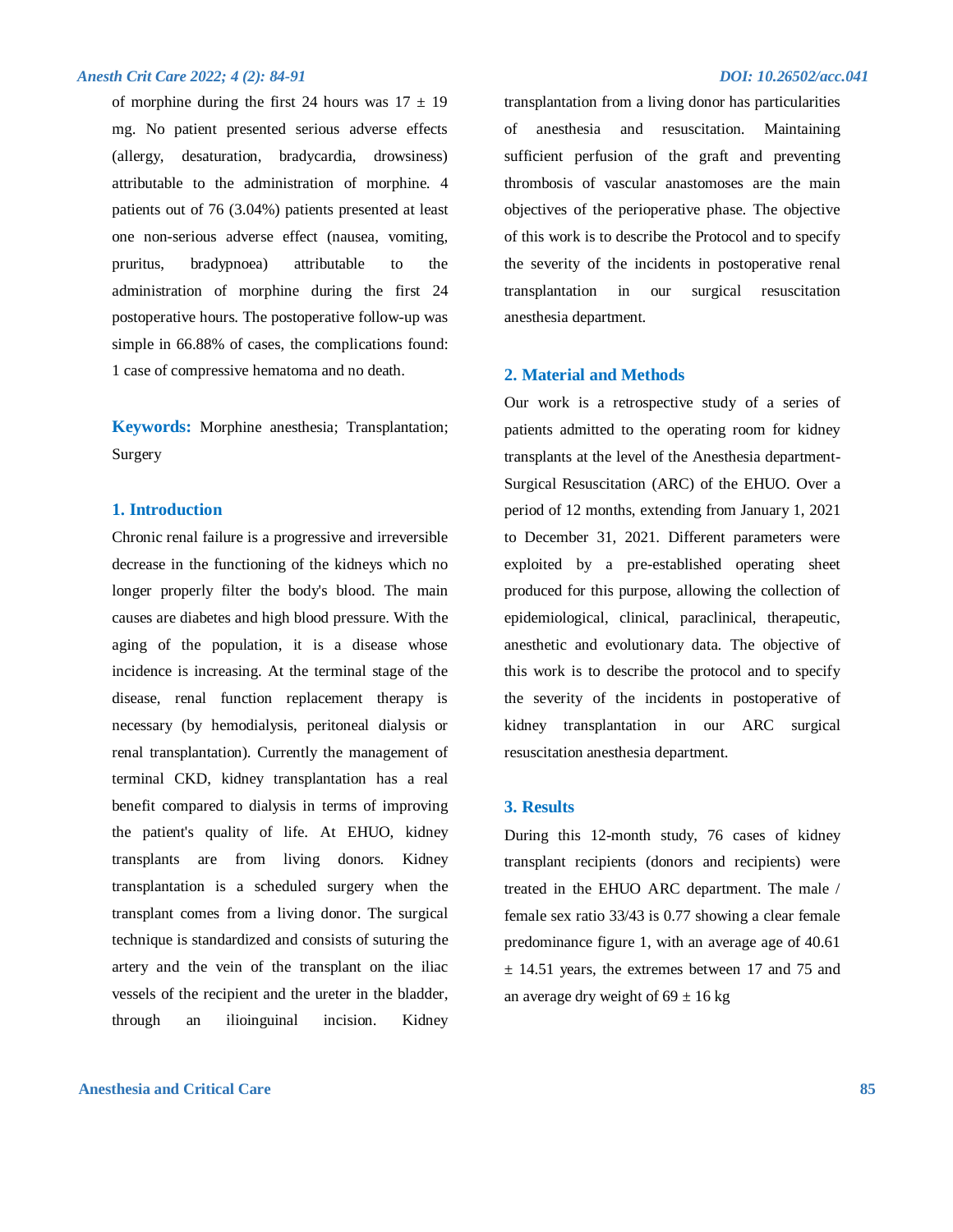

**Figure 1:** Distribution of patients by gender

The donor was alive within the family in 89.7%. The anesthetic technique was general anesthesia combined with spinal analgesia with morphine. The average duration of anesthesia was 6.64 h (extreme 5.8 and 7.4 h). Extubation was performed at the end

of the operation (70 cases) and in resuscitation (06 cases) with an average duration of postoperative ventilation: 4.6 hours. The average warm ischemia time was 1.85h (extreme 1.6 and 2.06h) and cold ischemia 1.07h (extreme 0.9 and 1.2h). See table 1.



**Figure 2:** The average duration of the different operating times in minutes

All our patients benefited from an intraoperative filling which was guided by PVC, it was 10mL/kg/h f on average by saline and lactate ringer, albumin. Two

cases were transfused with red blood cells. Perioperative stimulation of diuresis. See figure 3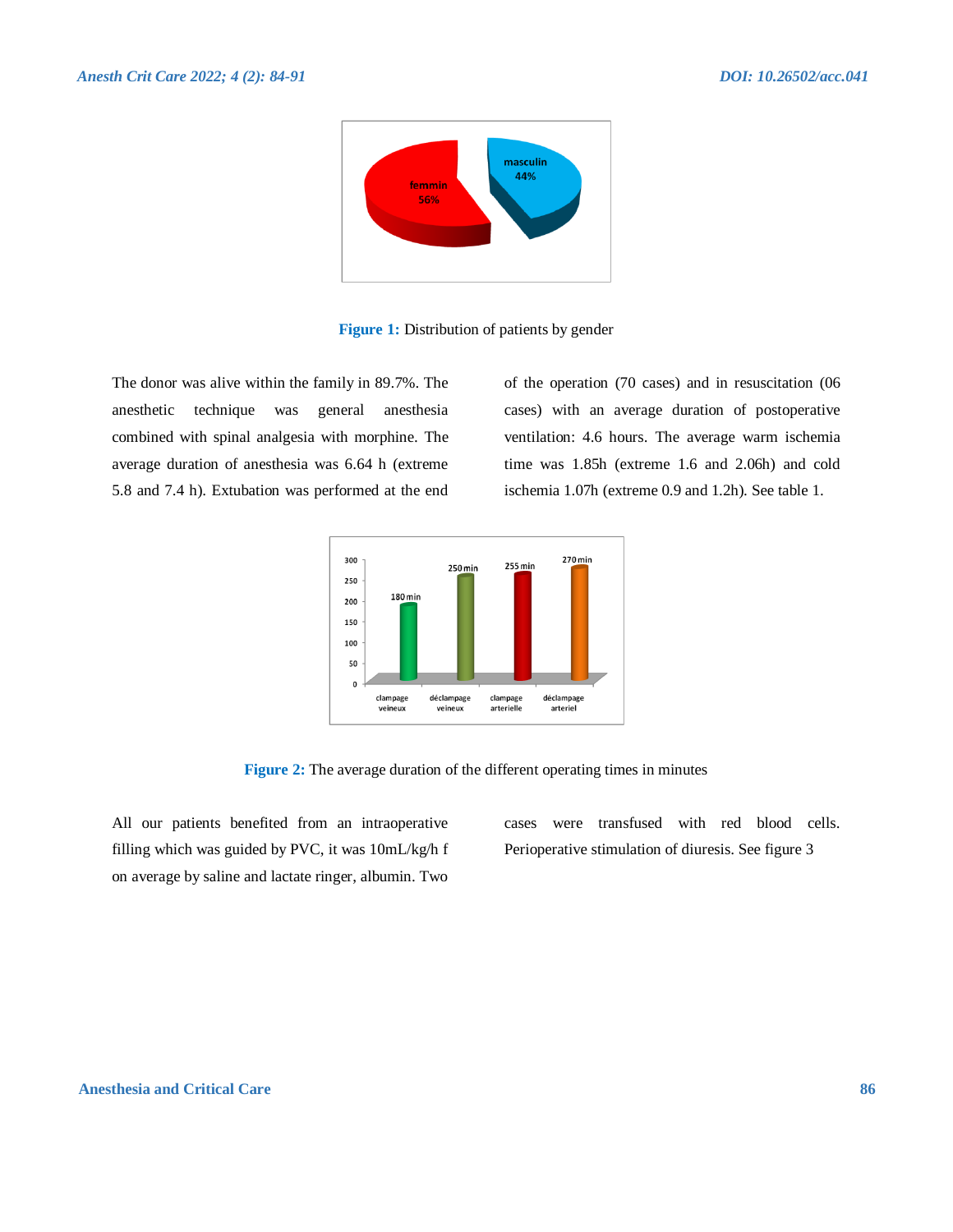

**Figure 3:** Stimulation of diuresis.





Peri-operative metabolic disorders are marked by: Hypokalemia in 6 cases Metabolic acidosis 8cases Lhyper kaliemie 5cas Hypocalcemia 9 cases (See Figure 4)

The drugs administered intraoperatively were: dopamine (21.4%), diuretics (21.4%) and antihypertensive (14.3%). Antibiotic prophylaxis consisted of a 3rd generation cephalosporin (72 cases) and adapted to carrying germs (4 cases). The

time to normalization of renal function postoperatively was: day 1 (85%), day 3 (14.3%), day 6 and day 25 in the same proportion (7.1%). See figure 6

#### **Anesthesia and Critical Care 87**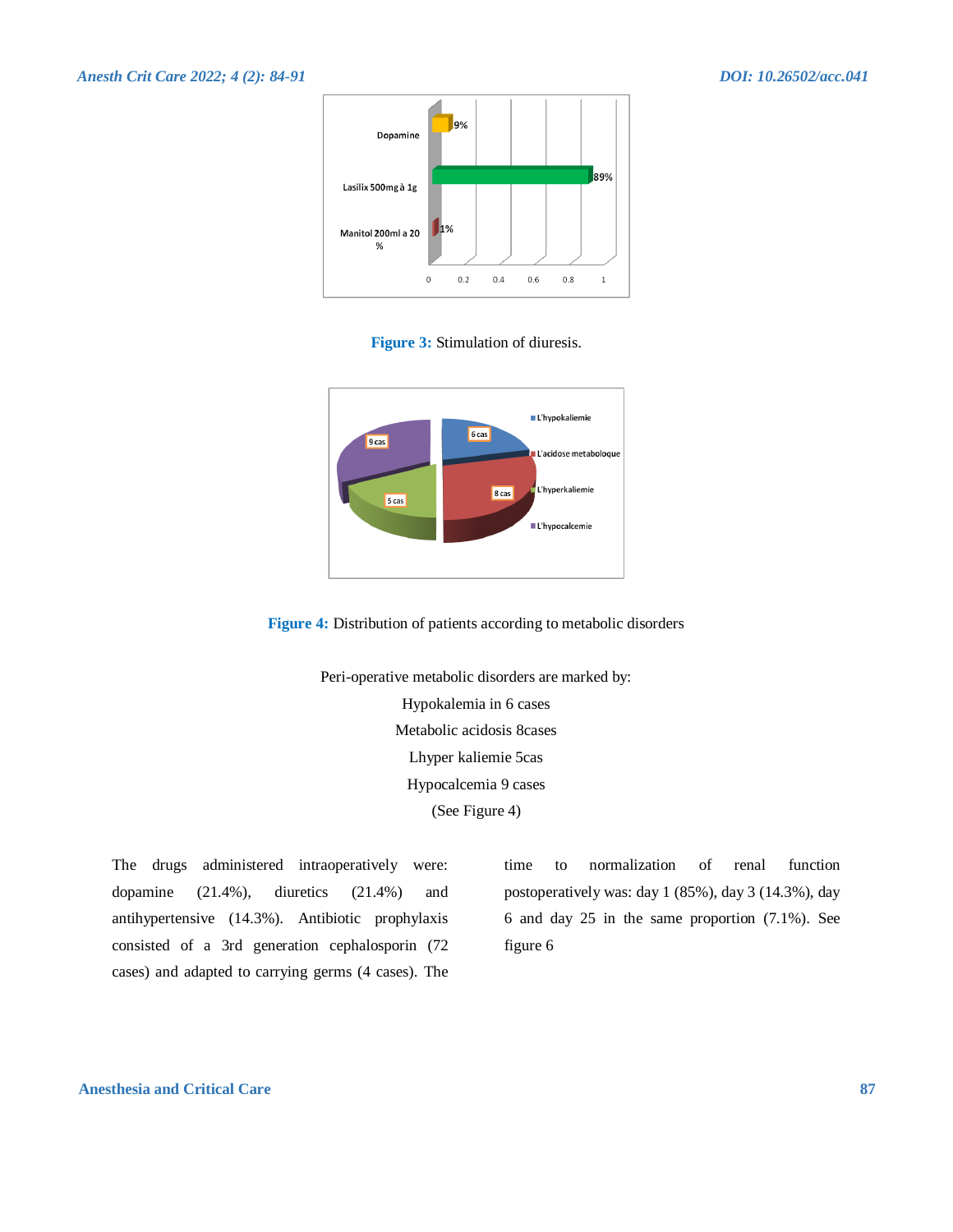

**Figure 5:** Breakdown of patients according to the therapeutic administered



**Figure 6:** Distribution according to the time to normalization of renal function postoperatively

Postoperative complications were: viral pneumopathy (1 case), hyperglycaemia (2 cases), and infection of the peritoneal drainage fluid (1 case), arterial hypertension (4 cases) and favorable evolution of oligoanuria (1 case). No patient presented serious

adverse effects (allergy, desaturation, bradycardia, drowsiness) attributable to the administration of morphine. (4%) patients experienced at least one non-serious adverse effect (nausea, vomiting, pruritus, bradypnea) (Figure 7)



**Figure 7:** Breakdown by Postoperative complications

**Anesthesia and Critical Care 88**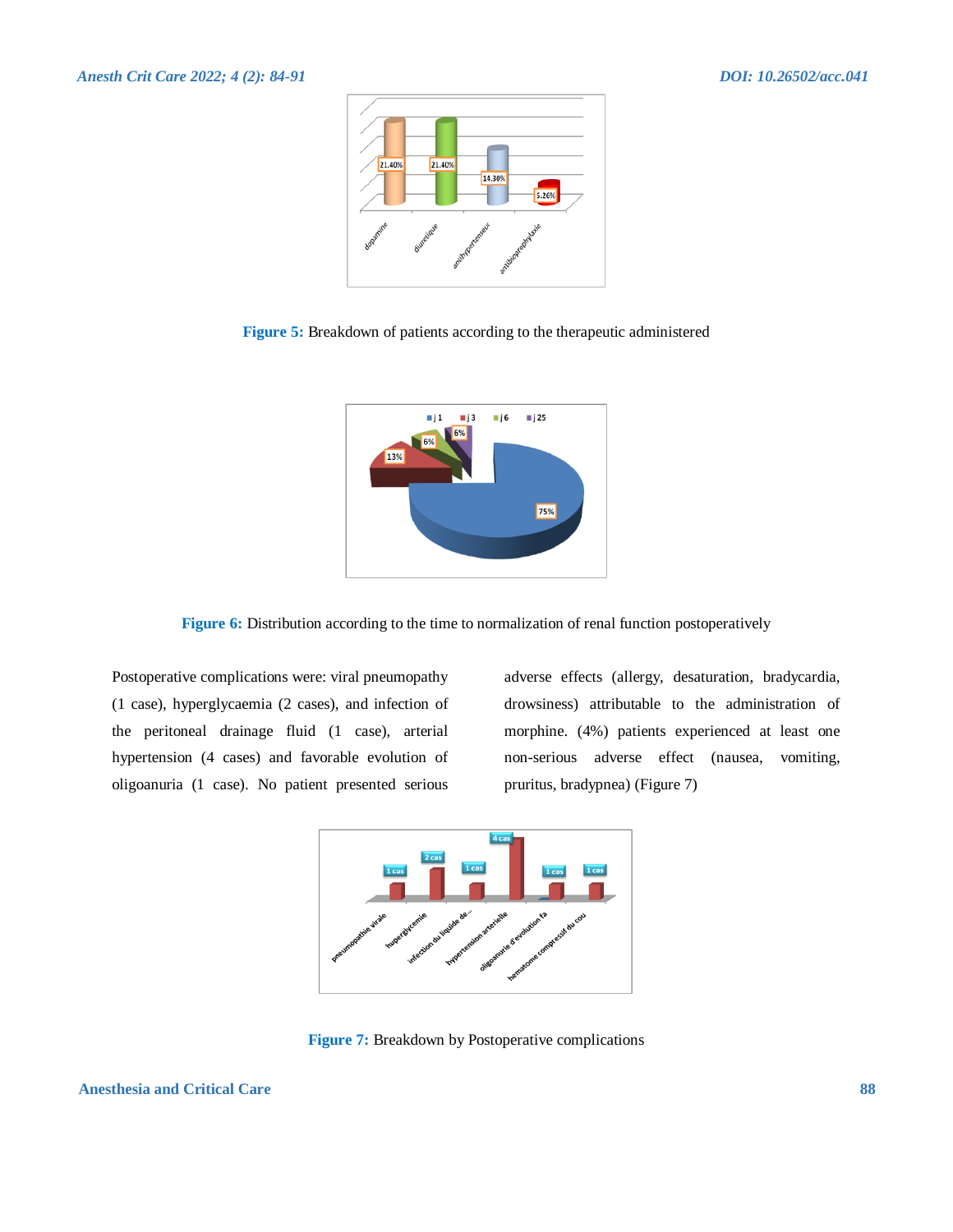74 (98%) received spinal analgesia with morphine with an average bolus of  $150 \pm 50$  ug. In the postoperative monitoring room, 02 patients (2%) received morphine (titration, then PCA) with an average dose of  $7 \pm 7$  mg. The average consumption of morphine during the first 24 hours was  $17 \pm 19$  mg. The average length of stay in the intensive care unit: 1.04

days (extremes: 0 and 6 days), that in nephrology of 01 day (extremes: 0 and 2 days). No deaths were reported. There is an association between the duration of hospitalization in intensive care and the type of intervention with a p significance of 0.198 table 2.



**Figure 8:** Distribution of patients according to graft function recovery

Anesthesia for kidney transplantation is standardized with manageable post-operative consequences in the past; the occurrence of potentially serious complications was feared by anesthetistsresuscitators. Currently, the occurrence of such complications is unlikely because well codified protocols are applied. Surgery is a very important part of therapy, it allows an improvement in the quality of life, its practice has been answered thanks to the improvements obtained in the preparation in the anesthesia and in the intraoperative monitoring. The method of anesthesia used in our series is general anesthesia, it must be associated with spinal analgesia in order to improve perioperative analgesia according to some authors [1-4]. The purpose of monitoring in intensive care is twofold: firstly to detect

### **Anesthesia and Critical Care 89**

postoperative complications both common to all surgery and specific to kidney transplant surgery; secondly to monitor renal function. Our results are comparable to other series [5-9]. Complications are relatively infrequent in our study and no deaths were observed in our series, which testifies to the effectiveness of our protocol which is series [5-7].

#### **4. Conclusion**

The essential principles of anesthesia for kidney transplantation are to perform this intervention after preoperative preparation. The anesthetic technique of choice combines general anesthesia and spinal pain with morphine, which improves the quality.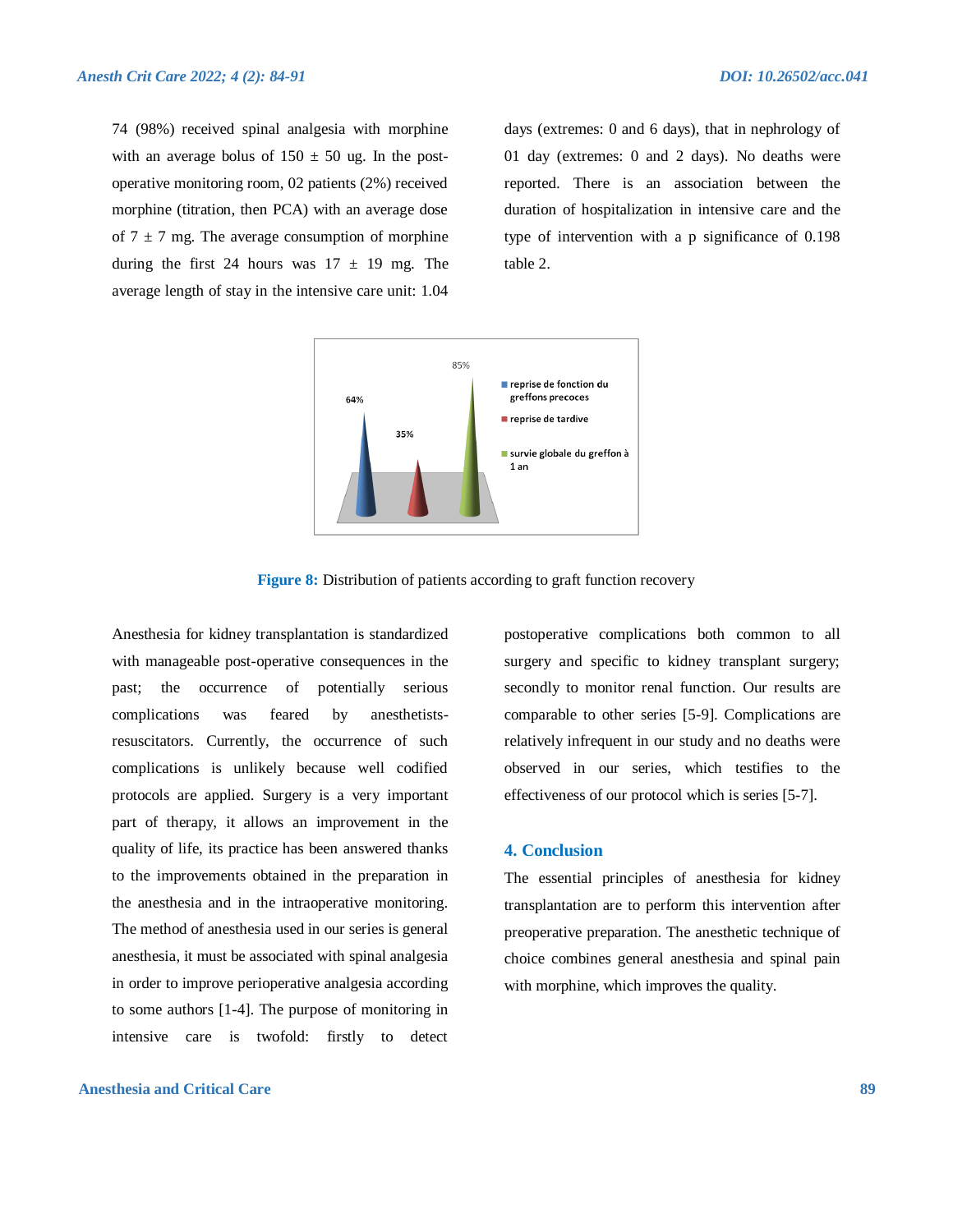#### **References**

- 1. Suthanthiran M, Strom TB. Renal transplantation. N Engl J Med 331 (1994): 365- 376.
- 2. Wolfe RA, Ashby VB, Milford EL, et al. Comparison of mortality in all patients on dialysis, patients on dialysis awaiting transplantation, and recipients of a first cadaveric transplant. N Engl J Med 23 (1999): 1725-1730.
- 3. Klatte T, Ficarra V, Gratzke C, et al. A Literature Review of Renal Surgical Anatomy and Surgical Strategies for Partial Nephrectomy. Eur Urol 68 (2015): 980-992.
- 4. Sampaio FJ. Renal anatomy. Endourologic considerations. Urol Clin North Am 27 (2000): 585-607.
- 5. Graves FT. The anatomy of the intrarenal arteries and its application to segmental resection of the kidney. Br J Surg 42 (1954): 132-139.
- 6. Leichtman AB, Cohen D, Keith D, et al. Kidney and pancreas transplantation in the United States, 1997-2006: the HRSA Breakthrough Collaboratives and the 58 DSA Challenge. Am J Transplant 8 (2008): 946-957.
- 7. National Kidney Foundation. KDOQI Clinical Practice Guideline for Hemodialysis Adequacy: 2015 update. Am J Kidney Dis 66 (2015): 884- 930.
- 8. Meier-Kriesche HU, Ojo AO, Port FK, et al. Survival improvement among patients with endstage renal disease: trends over time for transplant recipients and wait-listed patients. J Am Soc Nephrol 12 (2001): 1293-1296.
- 9. Abramowicz D, Cochat P, Claas FH, et al. European Renal Best Practice Guideline on

kidney donor and recipient evaluation and perioperative care. Nephrol Dial Transplant 30 (2015): 1790-1797.

- 10. Wang LW, Fahim MA, Hayen A, et al. Cardiac testing for coronary artery disease in potential kidney transplant recipients: a systematic review of test accuracy studies. Am J Kidney Dis 57 (2011): 476-487.
- 11. Pilmore H, Dent H, Chang S, et al. Reduction in cardiovascular death after kidney transplantation. Transplantation 89 (2010): 851-857.
- 12. Adams HP, Dawson G, Coffman TJ, et al. Stroke in renal transplant recipients. Arch Neurol 43 (1986): 113-115.
- 13. International Study of Unruptured Intracranial Aneurysms Investigators. Unruptured intracranial aneurysms--risk of rupture and risks of surgical intervention. N Engl J Med 339 (1998): 1725-1733.
- 14. Coleman S, Kerr H, Goldfarb D, et al. Utilization of vascular conduits to facilitate renal transplantation in patients with significant aortoiliac calcification. Urology 84 (2014): 967- 970.
- 15. McAdams-DeMarco MA, Law A, King E, et al. Frailty and mortality in kidney transplant recipients. Am J Transplant 15 (2015):149-154.
- 16. Chapman JR, Sheil AG, Disney AP. Recurrence of cancer after renal transplantation. Transplant Proc 33 (2001): 1830-1831.
- 17. Zlotnick DM, Axelrod DA, Chobanian MC, et al. Non-invasive detection of pulmonary hypertension prior to renal transplantation is a predictor of increased risk for early graft dysfunction. Nephrol Dial Transplant 25 (2010): 3090-3096.

### **Anesthesia and Critical Care 90**